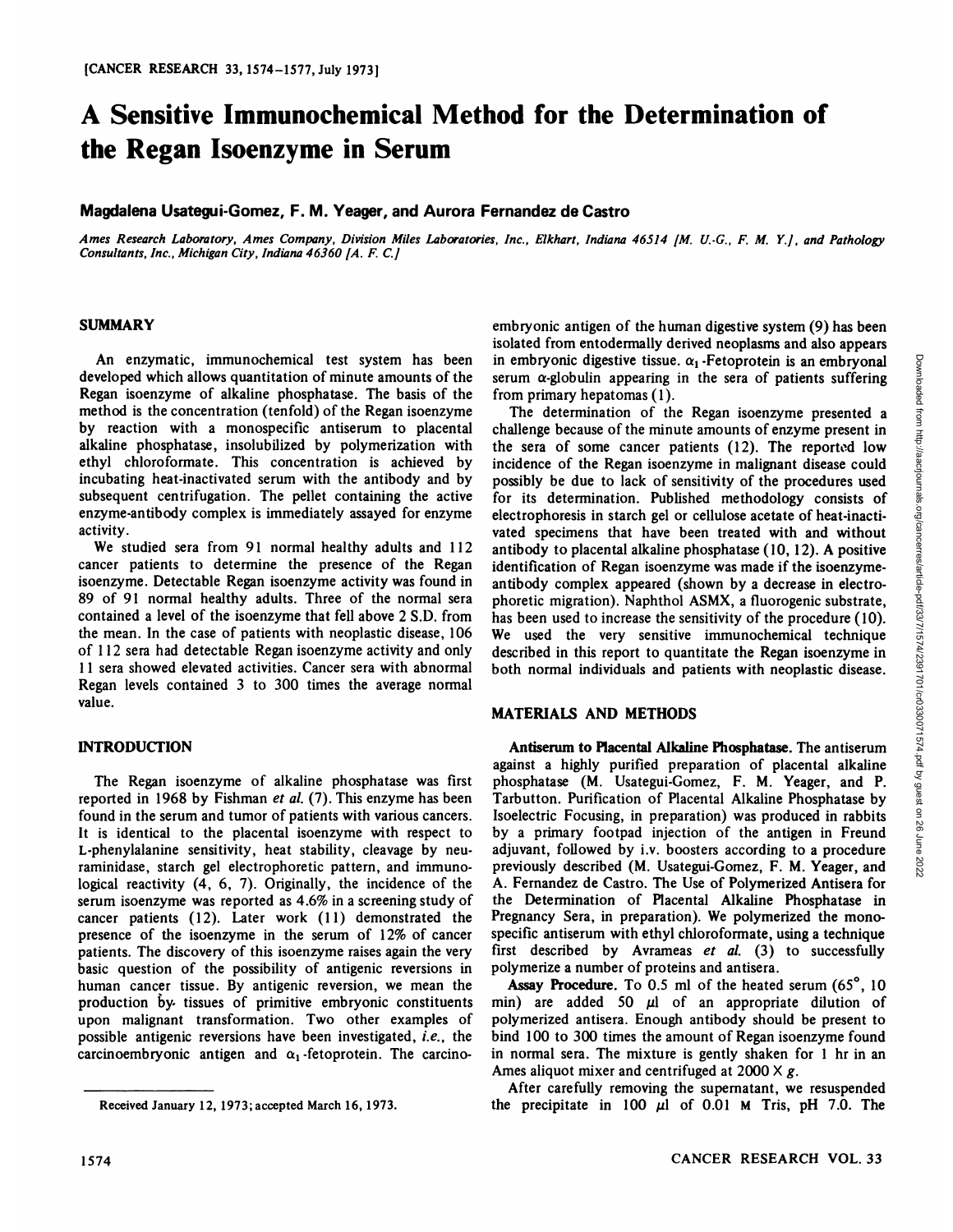substrate, 0.5 ml of 72 mM phenyl phosphate in 0.1 M carbonate-bicarbonate buffer (pH 10.7) is then added. After a 2-hr incubation, the pH is adjusted to 9.0 with 20  $\mu$ l of 1.7 N HC1. Color development takes place after the addition of 100  $\mu$  *of* 1.5% *aminoantipyrine* and 100  $\mu$  *of* 4% potassium ferricyanide. The absorbance of the wine-pink solution is read at 5 min at 505-nm wavelength.

Patients. Sera from 91 healthy individuals who were undergoing preemployment or annual physical examinations were obtained. In all 112 serum samples from patients with cancer, the diagnosis was confirmed by histological examination of tumor tissue. The sera were kept frozen at  $-20^\circ$  until ready to be used.

### **RESULTS**

A typical standard curve is shown in Chart 1. Reliable and reproducible quantitation of minute amounts of enzyme is possible by the above-described procedure. Since total levels of alkaline phosphatase in normal sera range from 30 to 80 i.u./liter, the present method can accurately quantitate an isoenzyme that accounts for less than 1% of the total alkaline phosphatase found in serum.

The sera of 91 normal individuals were assayed for the presence of the Regan isoenzyme. The unexpected results obtained are presented in Chart 2. All but 2 of the normal sera contained detectable levels of a heat-stable isoenzyme that combines with antibody to placental alkaline phosphatase. The average value obtained in the normal group was  $0.29 \pm 0.21$ . Three of the normal sera contained a level of the Regan isoenzyme that fell above 2 S.D. from the mean.

Among the patients with neoplastic disease, 106 had detectable Regan serum levels (Chart 3). However, only 11 serum samples showed isoenzyme values above 2 S.D. from the mean normal value. Cancer sera with abnormal levels can contain from 3 to300 times the average normal value.

In Table 1, a summary of the data obtained from the 112 neoplastic disease patients is presented. It is important that, in this series of cancer patients, one-half of the sera with abnormal levels came from tumors of the female genital tract. The percentage elevation of the Regan isoenzyme in this type of cancer is 29, compared to 11 in tumors of gastrointestinal or breast origin and 9 in tumors of the respiratory tract. In the total group of neoplastic disease patients, the incidence of occurrence of the Regan isoenzyme was 10%. A wide range of values was observed in cases with abnormal levels (Table 2).

#### **DISCUSSION**

**Previous studies (4, 6, 7, 11, 12) have demonstrated the istence in neoplastic disease sera of an isoenzyme identical alternate cochemically and immunochemically to placental alteration complex constrained in constrained** existence in neoplastic disease sera of an isoenzyme identical biochemically and immunochemically to placental alkaline phosphatase, namely, the Regan isoenzyme. In a separate report (M. Usategui-Gomez, F. M. Yeager, and A. Fernandez de Castro. Regan Isoenzyme in Normal Human Sera, in preparation), we demonstrated that a heat-stable isoenzyme detectable in normal sera by reaction with monospecific antibody to placental alkaline phosphatase was indeed the Regan isoenzyme. The heat-stable isoenzyme present in a pool of 50 normal sera was isolated by reaction with polymerized antibody to the placental isoenzyme, and its properties were studied. The pH optimum and L-phenylalanine sensitivity of the isoenzymes isolated from heated pregnant sera, cancer sera, and a normal pool were found to be identical. Other investigators have observed residues of heat-stable intestinal alkaline phosphatase which frequently cross-reacted with their antisera to placental alkaline phosphatase (11). The pH optimum curves for intestinal and placental isoenzymes are

Chart 1. Standard curve for the determination of the Regan isoenzyme. Relationship between absorbances and phosphatase activity of placental enzyme standards. At each enzyme level, 6 determinations were performed. The standard solutions are assayed at 30° by <sup>a</sup> continuous spectrophotometric method with the use of 4m M paranitro phenyl phosphate as the substrate in 0.75 M 2-amino-2-methyl-l-propanol buffer, pH 10.15, at 30°(9).

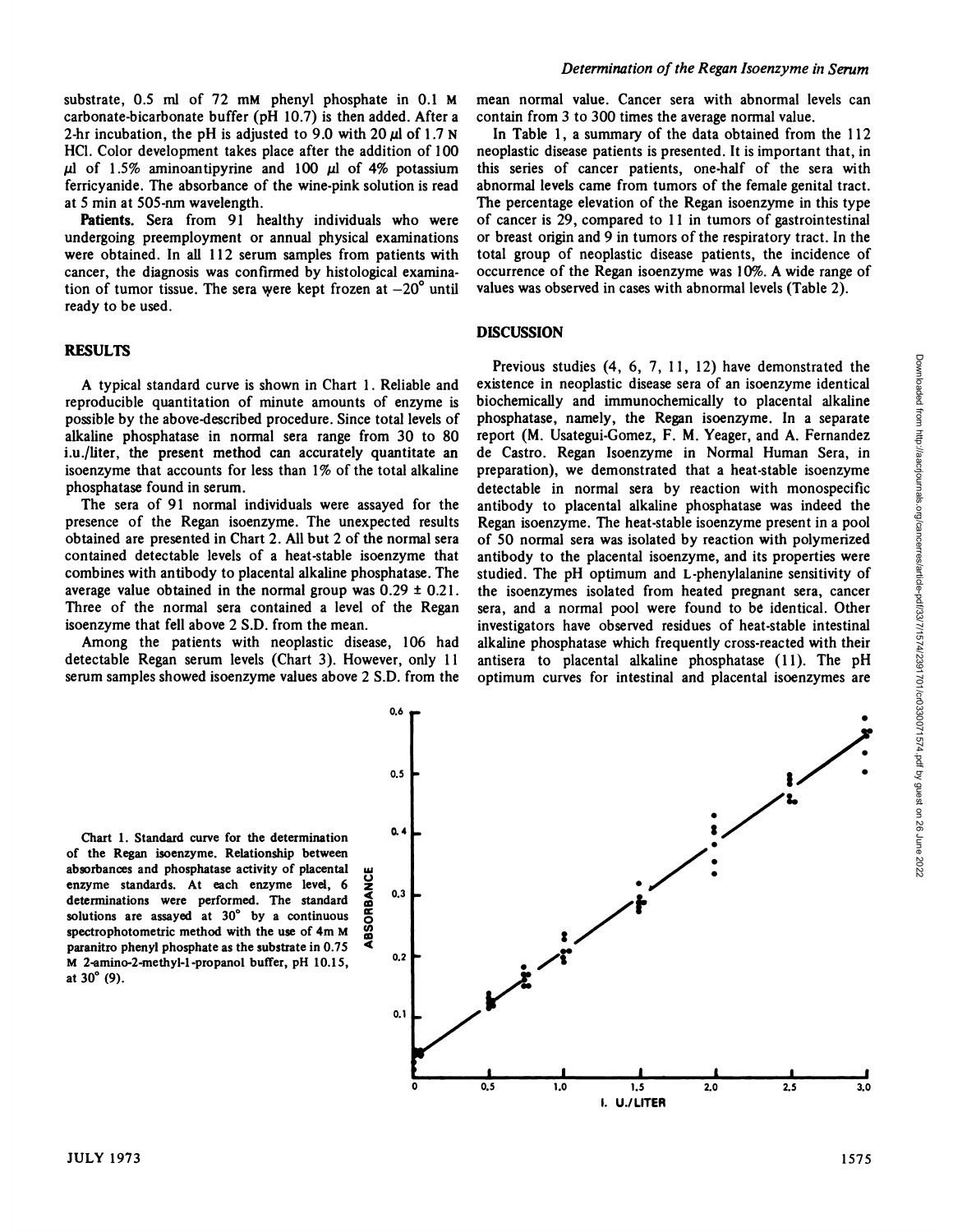



Chart 3. Distribution of the Regan isoenzyme among a group of patients with a variety of neoplastic diseases.

quite different (5, 8), ruling out the possibility of intestinal origin for the heat-stable isoenzyme, currently isolated from most normal sera by specific placental antibody.

Our work confirmed the elevation of the Regan isoenzyme in about 10% of cancer patients. In this study, however, by using a very sensitive immunochemical assay, we also found the isoenzyme at very low levels in most of the normal sera tested, as well as in sera from patients with a wide variety of cancers. The results obtained in this investigation give strong support to the idea that the Regan isoenzyme is not a tumor-specific antigen. The suggested concept of a stage or phase-specific antigen (2) seems more appropriate for this isoenzyme of alkaline phosphatase.

A published study by Nathanson *et al.*  $(11)$  of sera of 140 hospital personnel undergoing preemployment or annual physical examination showed only 4 Regan isoenzyme-positive patients, when the assay was performed with the use of a less sensitive electrophoretic technique. Likewise, in a series of 102 patients with nonmalignant disease had the Regan isoenzyme in their sera. The authors offered as a possible explanation for<br>the above findings the actual production of the Regan the above findings the actual production of the Regan isoenzyme by nonmalignant tissue.

The immunochemical test system described herein allows the quantitation of the Regan isoenzyme by a simple procedure without the need for any special equipment. By this technique, a Regan isoenzyme determination can be per formed in any clinical laboratory. In certain types of tumor with a high incidence of Regan isoenzyme, including tumors of the female genital tract, this assay may be particularly useful (note that 2 squamous cell carcinomas in situ of the cervix showed small but definite elevations of the Regan isoenzyme). The increased sensitivity of this assay could provide an early diagnosis of cancer. Additional clinical studies may find a use for Regan isoenzyme levels as a measurement of the success of tumor removal after surgery or the effectiveness of antitumor